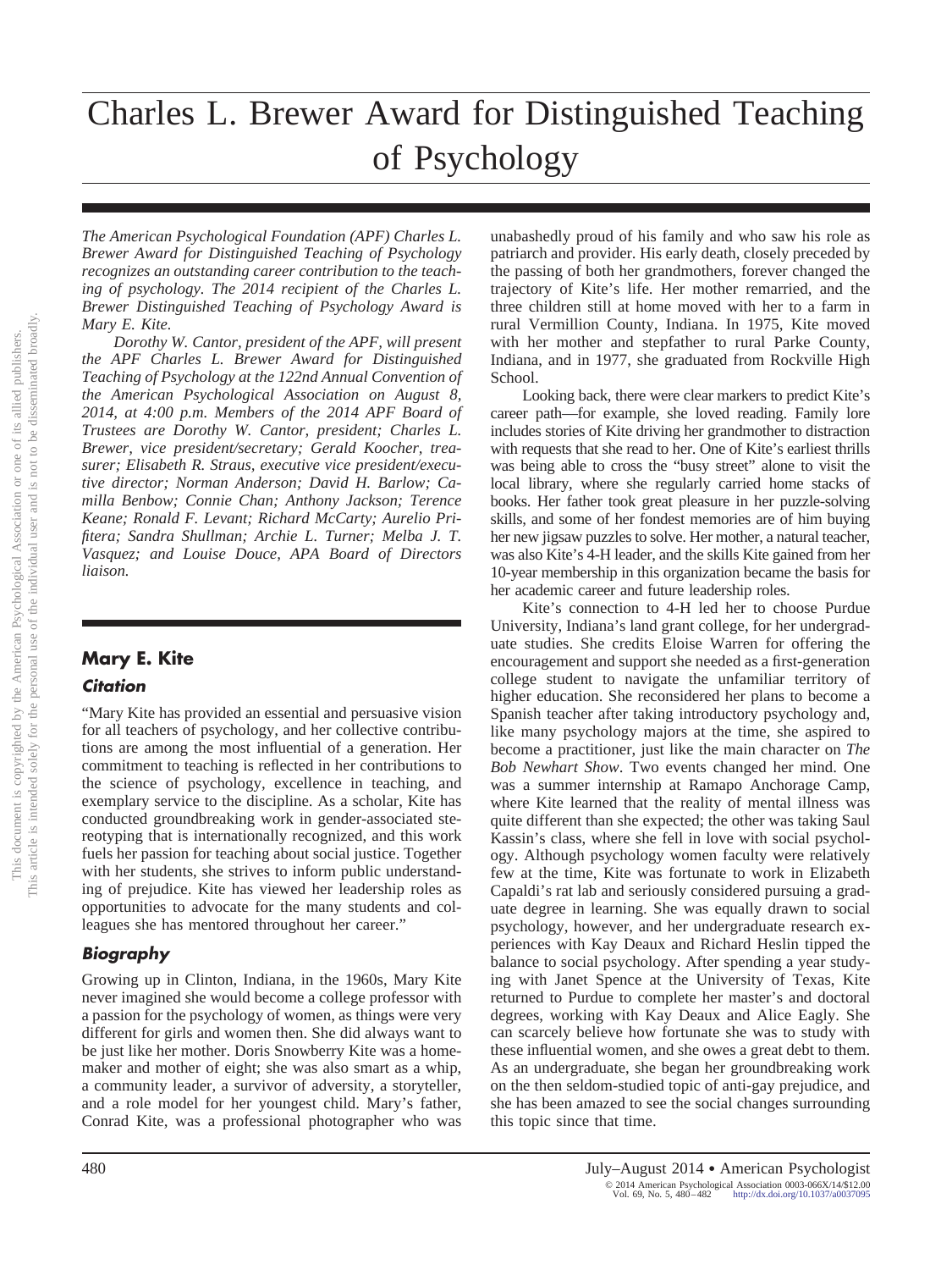

### **Mary E. Kite**

In 1987, Kite moved two hours East to join the Psychological Science faculty at Ball State University, and that department has been her home ever since. The university's focus on the teacher-scholar model fit with her goals of achieving excellence in classroom teaching and scholarship. She was mentored by the only other female faculty member in her department, Deborah Balogh; together, they set a course to explore women's academic experience, and together they established the Task Force on the Status of Women in their academic college. Balogh's mentorship continued as Kite moved into administration, serving as associate dean and then acting dean of the Graduate School. Kite's interest in women in academia led to her service on APA's Task Force on the Status of Women, and she was the lead author on that group's 2001 report.

At Ball State, Kite began her successful collaboration with Bernard Whitley, resulting in their widely cited meta-analyses on sex differences in attitudes toward homosexuality and on attitudes toward older adults. They also have co-authored two textbooks, *The Psychology of Prejudice and Discrimination* and *Principles of Research in Behavioral Science*. When Patricia Keith-Spiegel joined the faculty, Kite was introduced to the wonderful community of the Society for the Teaching of Psychology (STP). Her first contribution was as chair of the Task Force on Multicultural Education; she later served as STP secretary, president, and council member, among other roles. While serving as STP's president, Kite chaired the APA Presidential Task Force on Diversity Education Resources. Her life has been enriched by the talented and dedicated group of scholars whose friendship and support have been an integral part of her career, including Charles Brewer, Bill Addison, Ruth

Ault, Barney Beins, Victor Benassi, Bill Buskist, Rita Curl-Langager, Dana Dunn, Regan Gurung, Diane Halpern, Jane Halonen, Bill Hill, Neil Lutsky, Ginny Mathie, Margaret Matlin, Chandra Mehrotha, Jeff Mio, Tom Pusateri, Randy Smith, Jeff Stowell, and Elizabeth Swenson. Of special note are Maureen McCarthy and Kristelle Miller, who believed Kite's work was deserving of this award and devoted considerable time and energy to her nomination. Also influential are Kite's Midwestern Psychological Association colleagues and friends, including Elaine Blakemore, Phil Finney, Steve Nida, Bernard Dugoni, and Bob Weis, and her many Ball State colleagues and friends, most notably Linh Littleford, Linda Martin, Rebecca Pierce, Kristin Ritchey, Stephanie Simon-Dack, and Juli Thorson.

Kite's life has been immeasurably enriched by her husband of 25 years, Sam Blanchard, and their son Nathaniel, a recent graduate of Hanover College and now a computer science doctoral student at Notre Dame. Sam's and Nathan's senses of humor and unique outlooks have provided balance and perspective to her life. She is grateful to have the love and support of her brothers John, Michael, Leonard, and Mark Kite.

Each semester, Kite reminds her students that we can never see the ripple effects of our words and actions, and she is certain that the many undergraduate and graduate students she has taught are unaware of their importance to her and her career. In those students, she sees how far we have come in advancing the rights of those from underrepresented groups, and teaching them is an honor and a privilege.

#### *Selected Bibliography*

- Chew, S. L., Bartlett, R. M., Dobbins, J., Hammer, E. Y., Kite, M., Loop, T. F., . . . Rose, K. C. (2009). A contextual approach to teaching: Bridging methods, goals, and outcomes. In D. F. Halpern (Ed.), *Undergraduate education in psychology: A blueprint for the future of the discipline* (pp. 95–112). Washington, DC: American Psychological Association.
- Eagly, A. H., & Kite, M. E. (1987). Are stereotypes of nationalities applied to both women and men? *Journal of Personality and Social Psychology, 53,* 451–462. [doi:10.1037/0022-3514.53.3.451](http://dx.doi.org/10.1037/0022-3514.53.3.451)
- Kite, M. E. (1990). Defining normal sexual behavior: A classroom exercise. *Teaching of Psychology, 17,* 118–119. [doi:10.1207/](http://dx.doi.org/10.1207/s15328023top1702_11) [s15328023top1702\\_11](http://dx.doi.org/10.1207/s15328023top1702_11)
- Kite, M. E. (1992). Individual differences in males' reactions to gay males and lesbians. *Journal of Applied Social Psychology, 22,* 1222–1239. [doi:10.1111/j.1559-1816.1992.tb02362.x](http://dx.doi.org/10.1111/j.1559-1816.1992.tb02362.x)
- Kite, M. E. (2011). (Some) things are different now: An optimistic look at sexual prejudice. *Psychology of Women Quarterly, 35,* 517–522. [doi:](http://dx.doi.org/10.1177/0361684311414831) [10.1177/0361684311414831](http://dx.doi.org/10.1177/0361684311414831)
- Kite, M. E. (2012). (Ed.). *Effective evaluation of teaching: A guide for faculty and administrators*. Retrieved from the Society for the Teaching of Psychology website: [http://teachpsych.org/ebooks/evals2012/index](teachpsych.org/ebooks/evals2012/index.php) [.php](teachpsych.org/ebooks/evals2012/index.php)
- Kite, M. E. (2013). Teaching about race and ethnicity. In D. S. Dunn, J. H. Wilson, R. A. R. Gurung, & K. Naufel (Eds.), *Hot topics: Best practices in teaching controversial issues in psychology* (pp. 169–184). Washington, DC: American Psychological Association.
- Kite, M. E., & Deaux, K. (1986). Attitudes toward homosexuality: Assessment and behavioral consequences. *Basic and Applied Social Psychology, 7,* 137–162. [doi:10.1207/s15324834basp0702\\_4](http://dx.doi.org/10.1207/s15324834basp0702_4)